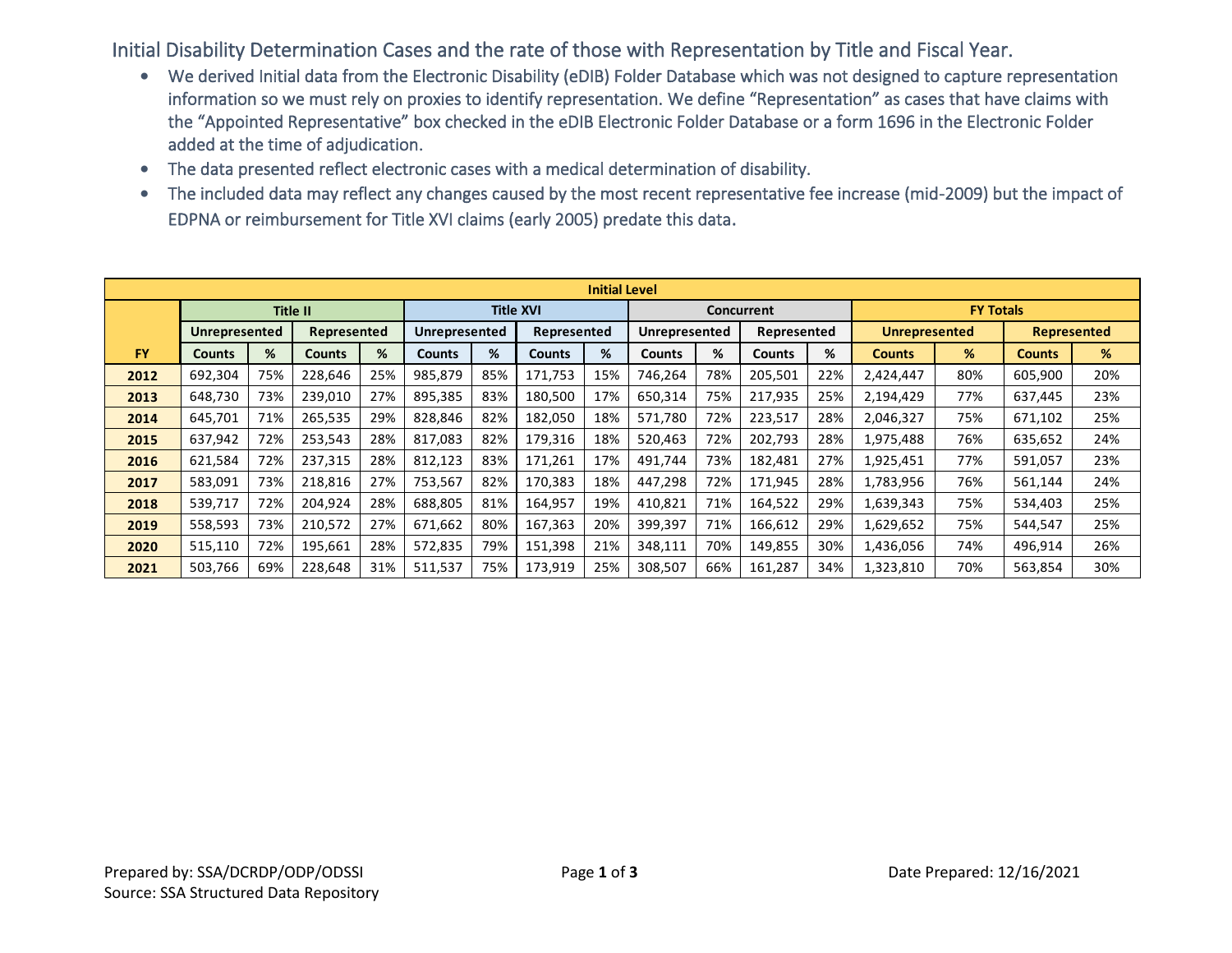Reconsideration Disability Determination Cases and the rate of those with Representation by Title and Fiscal Year.

- We derived Reconsideration data from the Electronic Disability (eDIB) Folder Database which was not designed to capture representation information so we must rely on proxies to identify representation. We define "Representation" as cases that have claims with the "Appointed Representative" box checked in the eDIB Electronic Folder Database or a form 1696 in the Electronic Folder added at the time of adjudication.
- The data presented reflect electronic cases with a medical determination of disability.
- The included data may reflect any changes caused by the most recent representative fee increase (mid-2009) but the impact of EDPNA or reimbursement for Title XVI claims (early 2005) predate this data.

| <b>Reconsideration Level</b> |               |     |                 |     |                  |     |               |     |                   |     |             |     |                      |     |                    |     |
|------------------------------|---------------|-----|-----------------|-----|------------------|-----|---------------|-----|-------------------|-----|-------------|-----|----------------------|-----|--------------------|-----|
|                              |               |     | <b>TITLE II</b> |     | <b>Title XVI</b> |     |               |     | <b>Concurrent</b> |     |             |     | <b>FY Totals</b>     |     |                    |     |
|                              | Unrepresented |     | Represented     |     | Unrepresented    |     | Represented   |     | Unrepresented     |     | Represented |     | <b>Unrepresented</b> |     | <b>Represented</b> |     |
| <b>FY</b>                    | <b>Counts</b> | %   | <b>Counts</b>   | %   | <b>Counts</b>    | %   | <b>Counts</b> | %   | <b>Counts</b>     | %   | Counts      | %   | <b>Counts</b>        | %   | <b>Counts</b>      | %   |
| 2012                         | 82,978        | 33% | 165,086         | 67% | 117,034          | 51% | 110,949       | 49% | 105,891           | 37% | 184,110     | 63% | 305,903              | 40% | 460,145            | 60% |
| 2013                         | 80,593        | 32% | 172,130         | 68% | 111,325          | 49% | 117,938       | 51% | 95,564            | 34% | 189,307     | 66% | 287,482              | 37% | 479,375            | 63% |
| 2014                         | 74,998        | 29% | 180,646         | 71% | 95,824           | 46% | 112,557       | 54% | 78,995            | 31% | 179,431     | 69% | 249,817              | 35% | 472,634            | 65% |
| 2015                         | 74,645        | 29% | 178,560         | 71% | 88.217           | 46% | 103,906       | 54% | 69,672            | 30% | 163,749     | 70% | 232,534              | 34% | 446,215            | 66% |
| 2016                         | 72,425        | 30% | 165,099         | 70% | 86,881           | 48% | 94,511        | 52% | 65,939            | 32% | 142,803     | 68% | 225,245              | 36% | 402,413            | 64% |
| 2017                         | 69,036        | 32% | 147,331         | 68% | 79,354           | 48% | 87,223        | 52% | 58,628            | 32% | 126,234     | 68% | 207,018              | 36% | 360,788            | 64% |
| 2018                         | 65,026        | 34% | 127,133         | 66% | 74,160           | 48% | 79,836        | 52% | 55,346            | 33% | 110,843     | 67% | 194,532              | 38% | 317,812            | 62% |
| 2019                         | 61,993        | 31% | 135,470         | 69% | 65,170           | 42% | 88,395        | 58% | 50,992            | 31% | 114,521     | 69% | 178,155              | 34% | 338,386            | 66% |
| 2020                         | 62,536        | 31% | 139,401         | 69% | 63,325           | 42% | 86,504        | 58% | 51,057            | 31% | 114,077     | 69% | 176,918              | 34% | 339,982            | 66% |
| 2021                         | 51,666        | 26% | 144,167         | 74% | 45,443           | 33% | 90,877        | 67% | 38,190            | 25% | 114,173     | 75% | 135,299              | 28% | 349,217            | 72% |